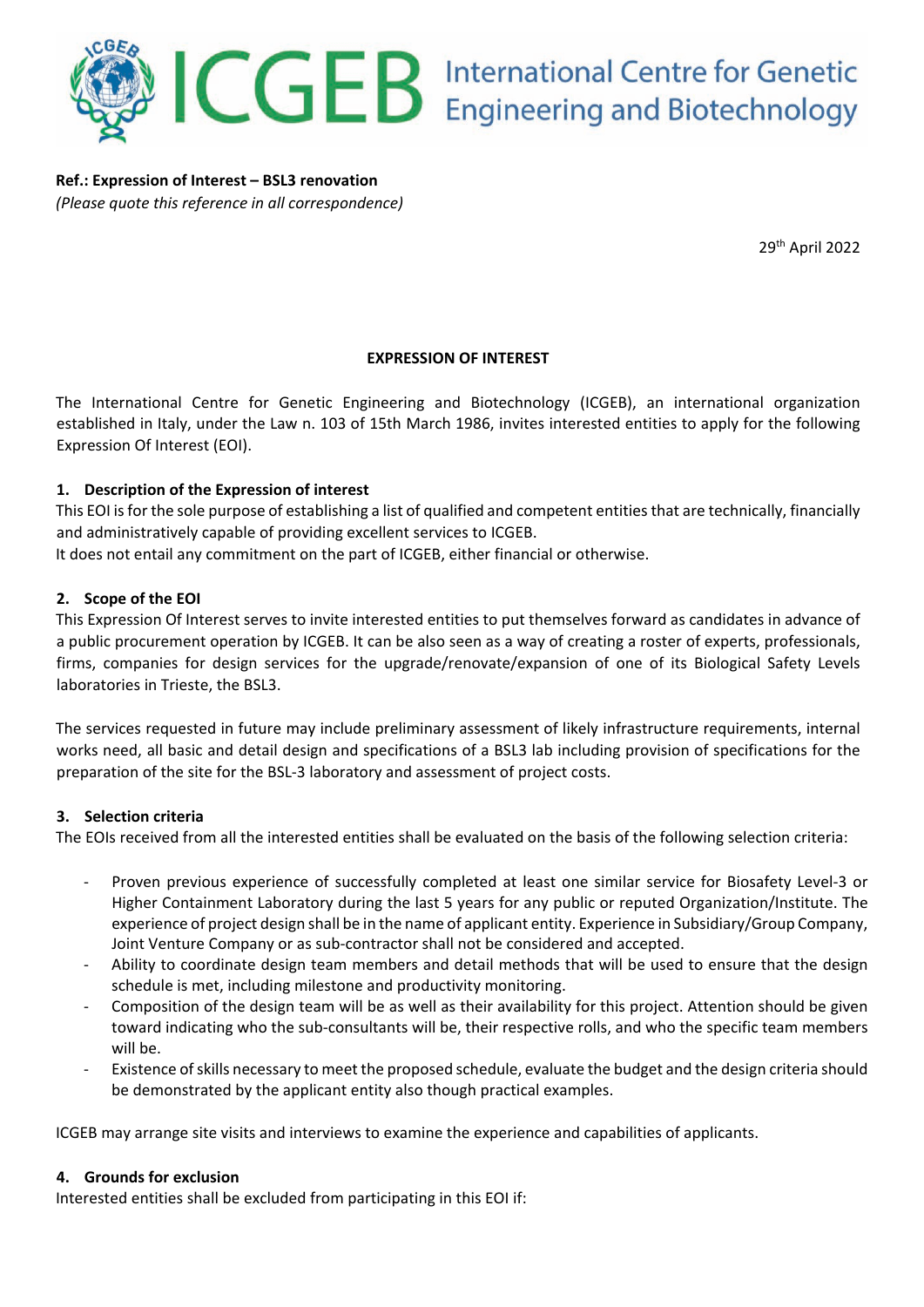- a) they are bankrupt, being wound up or have suspended business activities, their affairs are being administered by the court, they have entered into an arrangement with creditors or similar measures or are the subject of any proceedings of that nature or are in any analogous situation arising from a similar procedure provided for in national legislation or regulations;
- b) they have been convicted of an offence concerning their professional conduct by a judgment which is not open to appeal;
- c) they have been guilty of grave professional misconduct;
- d) they have not fulfilled obligations relating to the payment of social security contributions or taxes;
- e) they are guilty of serious misrepresentation in supplying the information required by the authorizing department;
- f) other:

i. they or persons having powers of representation, decision-making or control over them have been the subject of a judgment which has the force of 'res judicata' for fraud, corruption, involvement in a criminal organisation, money laundering or any other illegal activity, where such an illegal activity is detrimental to the Union's financial interests;

ii. they are subject to an administrative penalty for being guilty of misrepresentation in supplying the information required by the contracting authority as a condition of participation in a procurement procedure or failing to supply information or being declared to be in serious breach of their obligation under a contract covered by the budget;

iii. they have a conflict of interest in connection with the contract; a conflict of interest could arise in particular as a result of economic interests, political or national affinities, family or emotional ties or any other relevant connection or shared interest.

## **5. Content of the EOI**

Interested entities should send their Expression of Interest providing a comprehensive profile of the firm/company, of the work done; outlining qualifications and capabilities; giving examples of recently completed major similar services, particularly those pertaining to BSL3 facilities; listing the names of at least 3 referees (preferably clients for whom BSL3 or other significant science structures have been designed); and any other information that demonstrates the ability of the entity to undertake the scope of work.

At the time of sending their EOI, interested entities shall provide also a declaration on their honor stating that they are not in one of the situations of exclusion listed in the preceding paragraph, "Grounds for exclusion".

### **6. Request for clarifications**

Any request for clarifications shall be submitted in writing by e-mail to the ICGEB Procurement Unit at the following email addresses: **tenders.ts@icgeb.org**

No phone calls will be accepted. Answers to questions/inquiries will be posted on the ICGEB web pages and other web pages, on which this EOI is posted.

Replies to the queries, together with the text of queries will be posted without referencing their source on the same website.

### **7. Submission of EOI**

**Closing date for submission: 28th May 2022**

EOI along with requested declaration shall be submitted in hard copy to the following address:

International Centre for Genetic Engineering and Biotechnology - ICGEB Padriciano 99, 34149 Trieste, Italy Attn.: Procurement Unit

or in soft copy by email to: tenders.ts@icgeb.org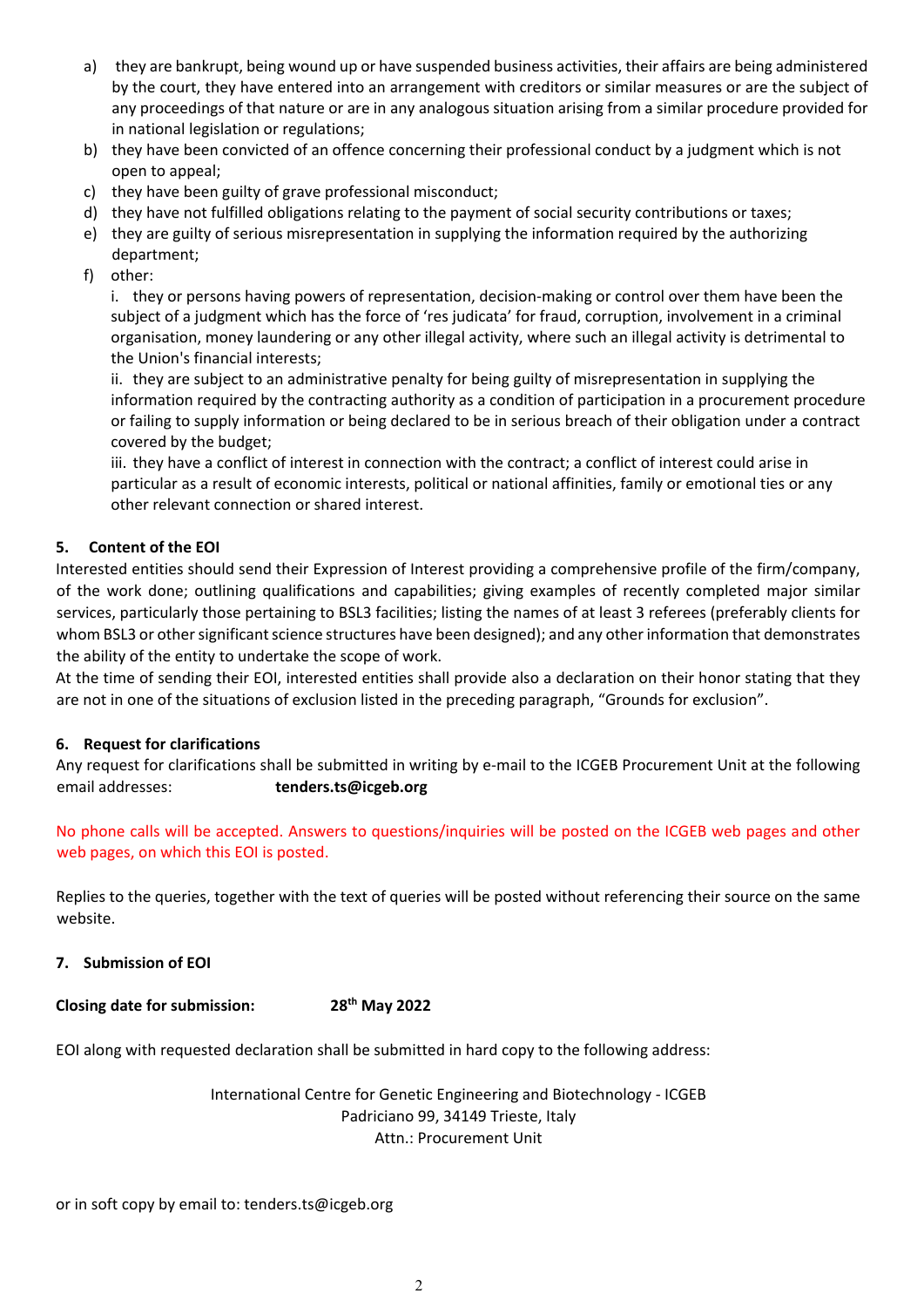#### **EOI submission should be clearly marked "Expression of Interest – BSL3 renovation"**

The entity shall submit the EOI and any another additional document(s) in a sealed envelope, bearing the name and address of the entity. ICGEB will accept no responsibility for not processing any envelope that was not identified as required.

In case of e-mail submission, the entire EOI shall be scanned or otherwise converted into preferably one electronic PDF (Adobe Acrobat) format file attached to the email.

ICGEB may, at its discretion, extend the deadline for the submission of applications, in which case all rights and obligations of the ICGEB and the Applicants subject to the previous deadline shall thereafter be subject to the deadline as extended. Any EOI received by ICGEB after the deadline of submission of EOI will not be considered eligible for this prequalification exercise.

#### **8. Protection of personal data:**

If processing your expression of interest involves the recording and processing of personal data (such as your name, address and CV), such data will be processed pursuant to ICGEB Guidelines on Privacy and Personal Data (July 2019) and as applicable, Regulation (EU) 2016/679. Unless indicated otherwise, your reply to this notice and any personal data requested are required for the purposes indicated above in point 2, Scope of the EOI, and will be processed solely for those purposes by the ICGEB, which is also acting as data controller.

#### **9. Right to Accept or Reject Applications**

ICGEB reserves the right to accept or reject any or ALL EOIs at any time, without incurring any liability or any obligations to inform the affected applicants of the ground.

### **Please note that this request is not an invitation to submit bids**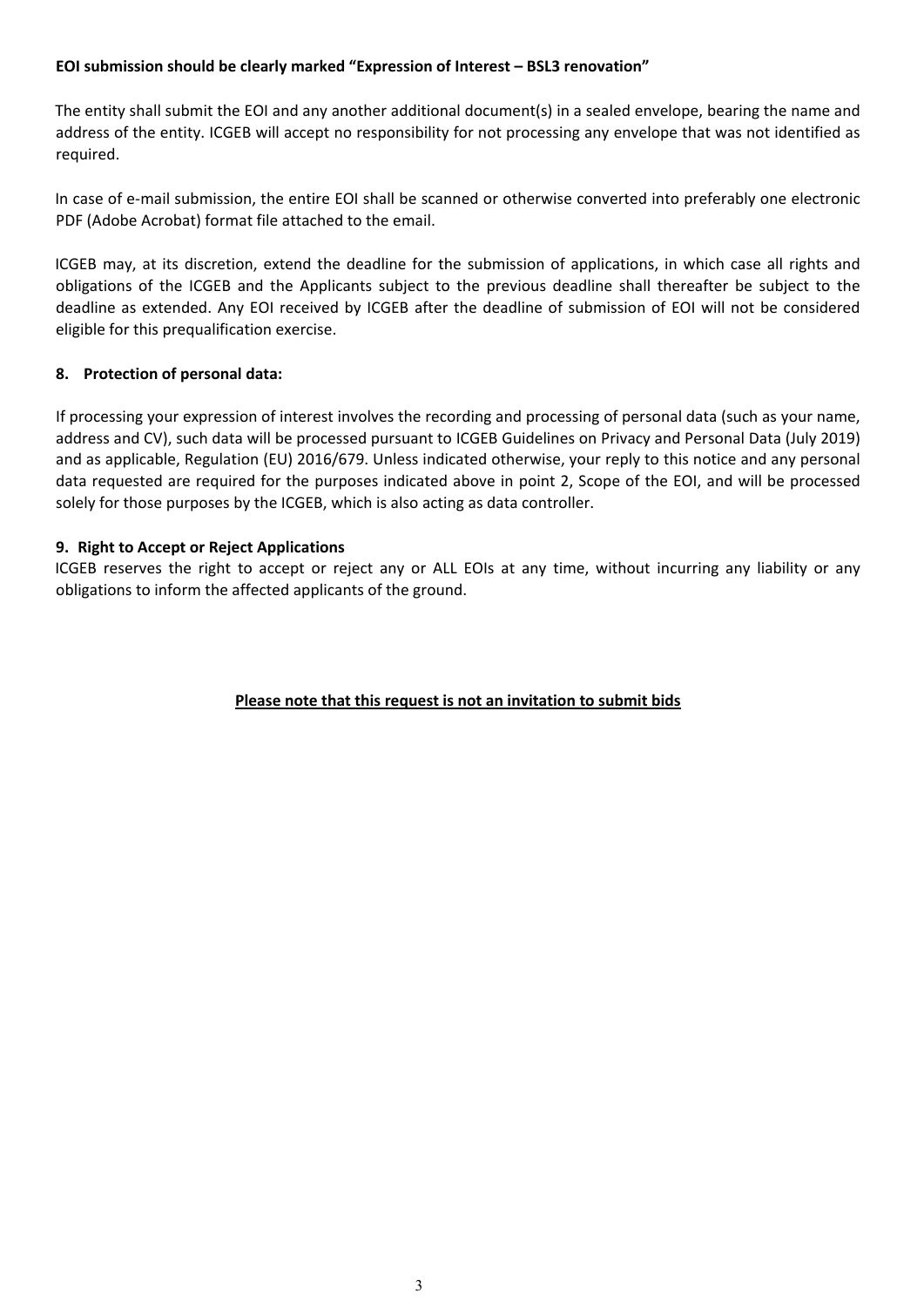#### **Form 1: Submission Form Expression of Interest for the supply of Services**

**Date:** [*insert day, month, year*]

To: International Centre for Genetic Engineering and Biotechnology - ICGEB Padriciano 99, 34149 Trieste, Italy Attn.: Procurement Unit

Dear Sir,

We, the undersigned, hereby apply for the **Expression of Interest – BSL3 renovation** in accordance with your Request for Expression of Interest (EOI) dated 29<sup>th</sup> April 2022. We are hereby submitting our EOI along with required documents in a sealed envelope/as a PDF file submitted by e-mail (delete as appropriate)

We hereby declare that:

- All the information and statements made in this EOI are true and we accept that any misrepresentation contained in it may lead to our disqualification.
- There are no grounds for exclusion from tenders or for preventing the signing of contracts with any International Organization, agency and/or Public Administration as defined in point 4 of the EOI;
- We have no outstanding bankruptcy or pending litigation or any legal action that could impair our operation as a going concern; and
- There are no conflict of interest in connection with the EOI and any future public procurement process launched by ICGEB.

We confirm that we have read, understood and hereby accept the scope, terms and conditions of this Expression of interest, and we fully understand and recognize that ICGEB is not bound to accept this EOI and that we shall bear all costs associated with its preparation and submission.

The ICGEB will in no case be responsible or liable for those costs, regardless of the conduct or outcome of the evaluation. We remain,

Yours sincerely,

Authorized Signature

Name and Title of Signatory: \_\_\_\_\_\_\_\_\_\_\_\_\_\_\_\_\_\_\_\_\_\_\_\_\_\_\_\_\_\_\_\_\_\_\_\_\_\_\_\_\_\_\_\_

Name of Applicant:

Contact Details: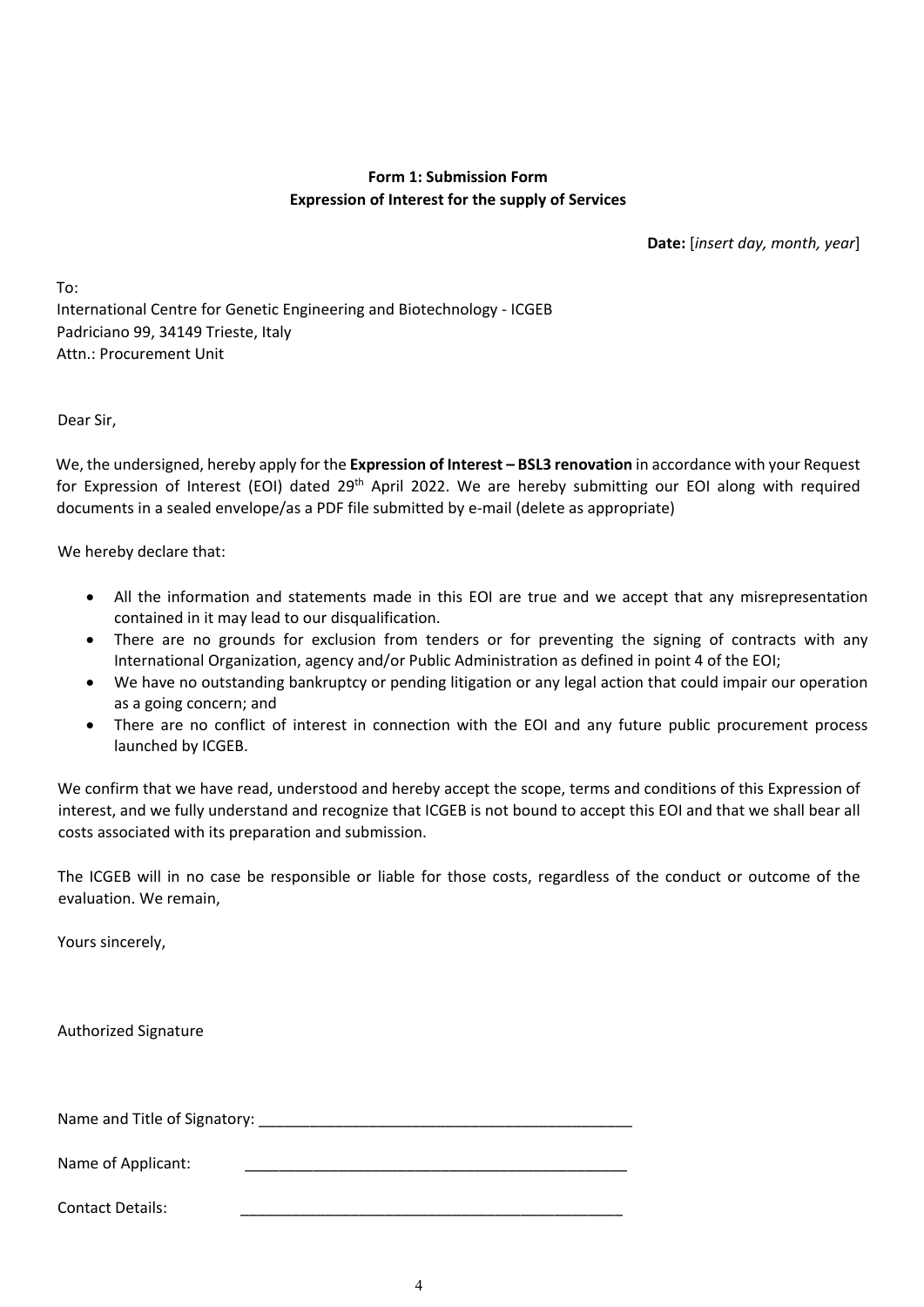|      | Name of the document                                                                                                                                                                                                                                                                                                                                                                                                                                                                                                                            | <b>Mandatory or not</b> | Submitted/not<br>submitted, if<br>not<br>submitted state the<br>reason) |  |
|------|-------------------------------------------------------------------------------------------------------------------------------------------------------------------------------------------------------------------------------------------------------------------------------------------------------------------------------------------------------------------------------------------------------------------------------------------------------------------------------------------------------------------------------------------------|-------------------------|-------------------------------------------------------------------------|--|
| I.   | EOI Submission Form (Form $1$ ) – signed and dated                                                                                                                                                                                                                                                                                                                                                                                                                                                                                              | Mandatory               |                                                                         |  |
| II.  | Comprehensive overview of the of applicant entity profile<br>including information on the work done, outlining<br>qualifications and capabilities, giving examples of recently<br>completed major similar services, particularly those<br>pertaining to BSL3 facilities; listing the names of at least 3<br>referees (preferably clients for whom BSL3 or other<br>significant science structures have been designed); and any<br>other information that demonstrates the ability of the<br>entity to undertake the scope of work (max 8 pages) | Mandatory               |                                                                         |  |
| III. | Declaration on their honor stating that they are not in one<br>of the situations of exclusion listed in the paragraph,<br>"Grounds for exclusion"                                                                                                                                                                                                                                                                                                                                                                                               | Mandatory               |                                                                         |  |

### **Checklist of Documents to be submitted**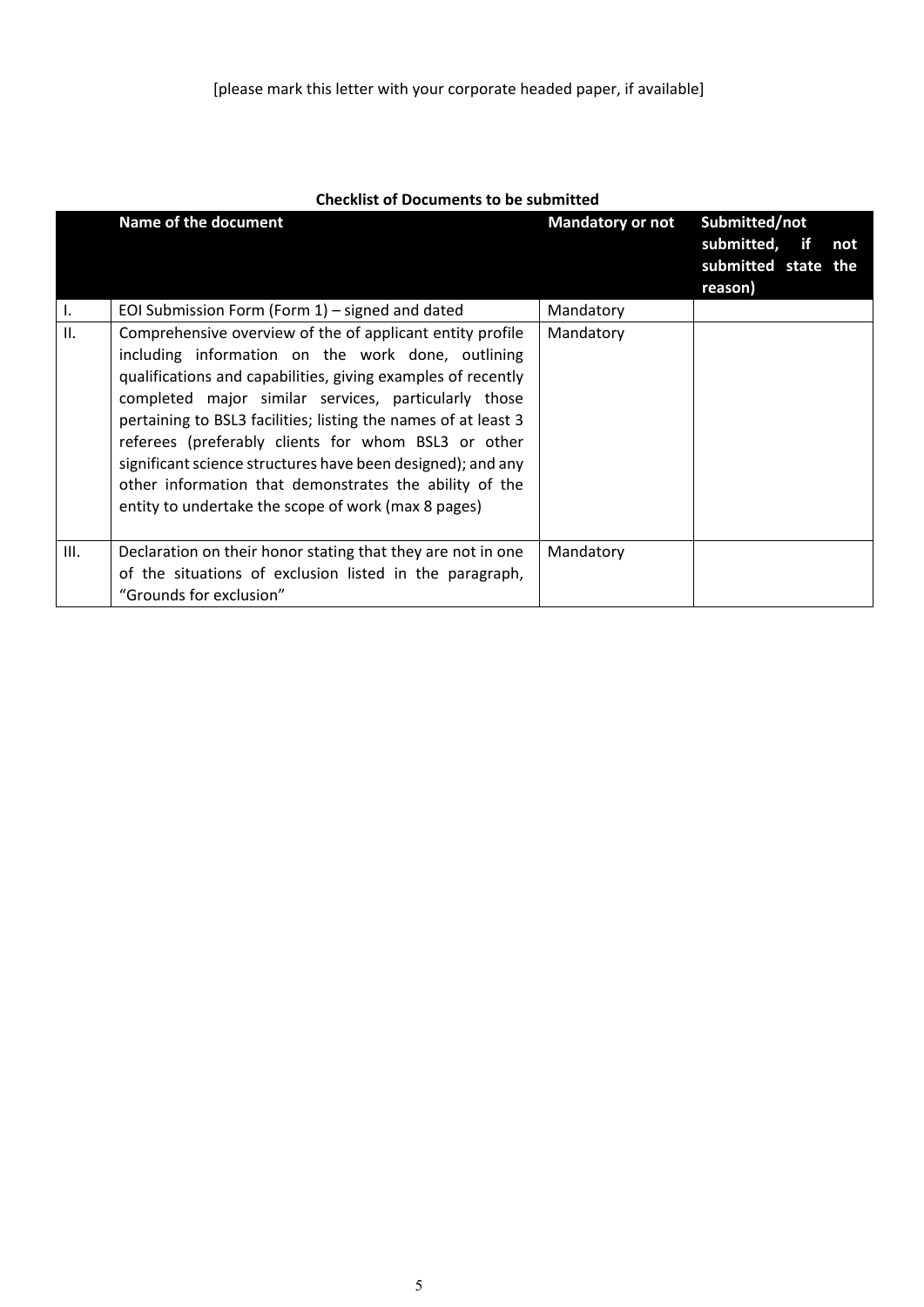

International Centre for Genetic Engineering and Biotechnology Developing Knowledge

# **Privacy and Personal Data Guidelines**

*July 2019*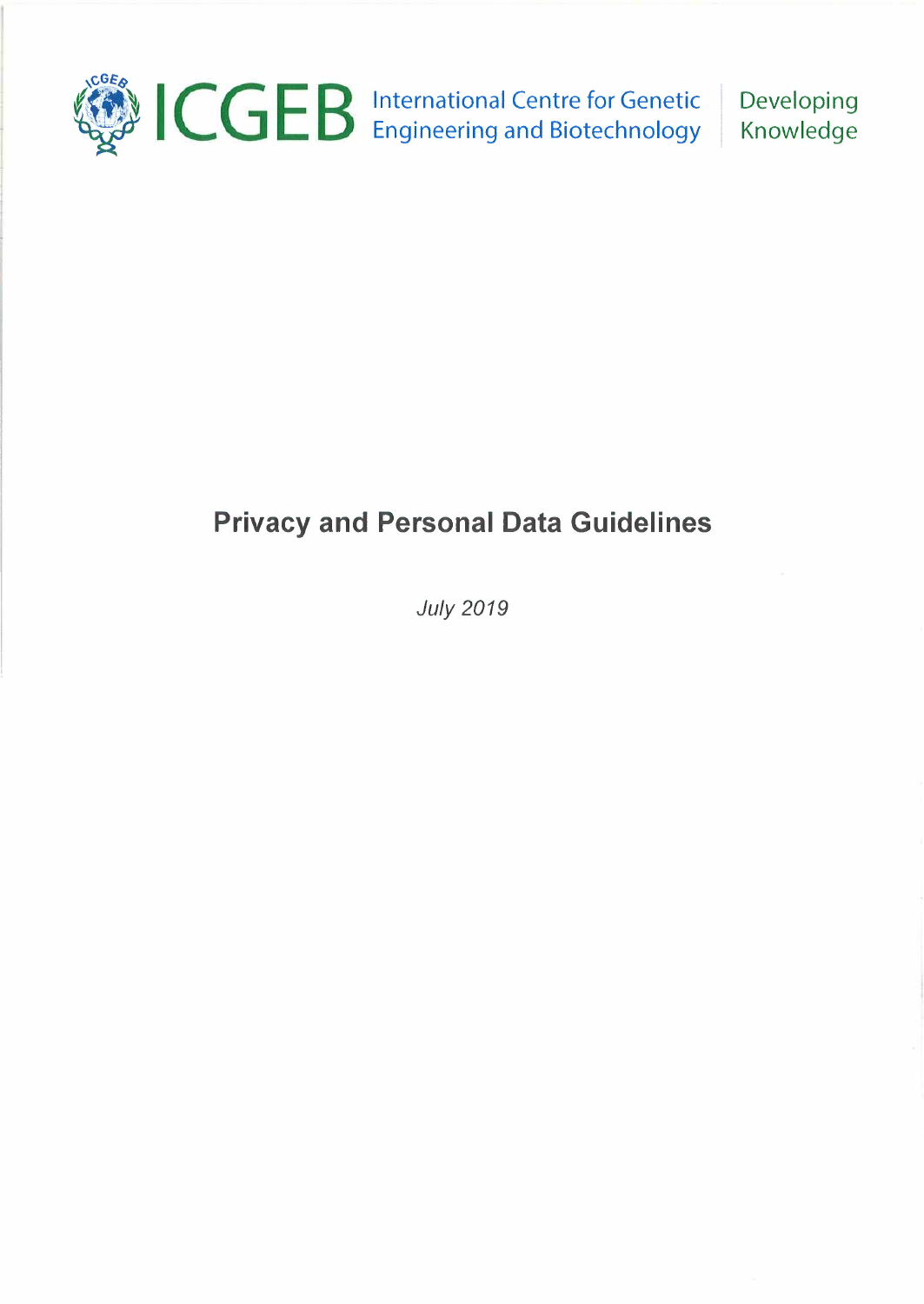# **Table of contents:**

| 1. Background                                 | 3              |
|-----------------------------------------------|----------------|
| 2. Purpose                                    | 3              |
| 3. Scope                                      | 3              |
| 4. ICGEB data protection principles           | $\overline{4}$ |
| 5. Non-personal information and website usage | $\overline{4}$ |
| 6. Types of personal information              | 5              |
| 7. Data collection                            | 5              |
| 8. Recipients of personal data                | 6              |
| 9. Transfer of personal data                  | 6              |
| 10. Data retention                            | 6              |
| 11. Security                                  | $\overline{7}$ |
| 12. The rights of the data subjects           | 7              |
| 13. Exceptions                                | 8              |
| 14. Changes to our guidelines                 | 8              |
| 15. Preservation of immunities                | 8              |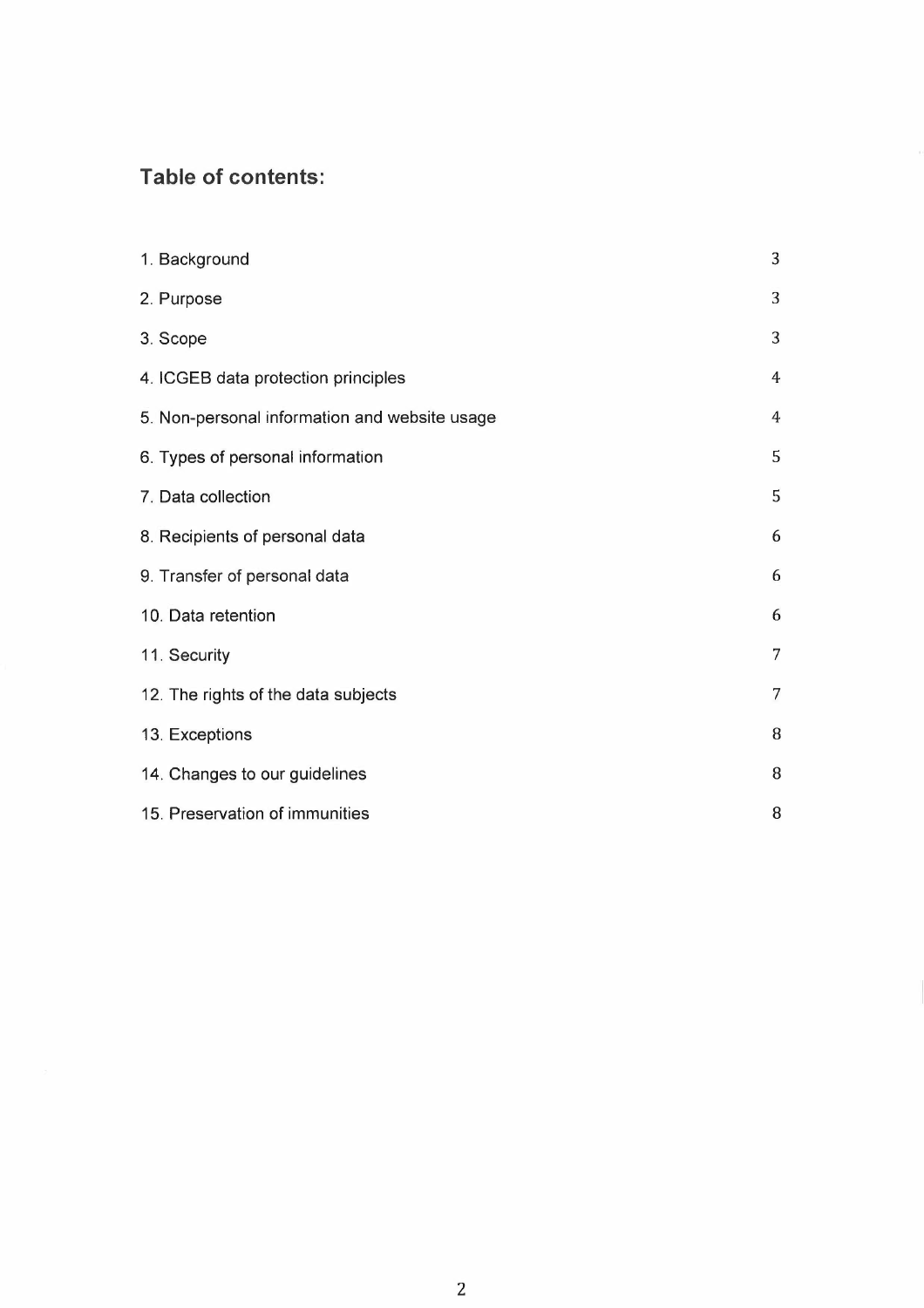# **1. Background**

As an intergovernmental organisation, ICGEB recognizes the importance of setting out a basic framework for the processing of "personal data", which are defined as all information relating to an identified or identifiable natural person ("data subject"), by, or on behalf of, the ICGEB in implementing its mandate.

ICGEB recognizes the importance of protecting personal information and is committed to processing it according to principles of lawfulness, fairness and transparency.

This document outlines ICGEB principles on privacy, explaining how personal data are collected, recorded, managed, stored, used, consulted, transferred, or otherwise made available, updated, or deleted ("processing of personal data"), thus enabling individuals to give consent to the processing of their personal data. Moreover, it also provides details about the ICGEB website requiring entry of personal data containing specific disclosure options.

This document will ensure that ICGEB processes personal data in a way that is consistent with international instruments concerning the protection of personal data and applicable international best practices. The guidelines will complement the provisions contained in the ICGEB rules and regulations already providing the main framework for ensuring the protection of the individual rights.

## **2. Purpose**

These guidelines aim to harmonize standards for the protection of personal data across the ICGEB Components. It will contribute to increasing the accountability and transparency of the Organisation in processing personal data for the purposes of implementing its mandate and activities, and to ensure that individuals' right to privacy is equally protected.

## **3.Scope**

ICGEB guidelines on personal data, contained in any form and processed in any manner, apply to:

- Staff Members
- **Consultants**
- Fellows and students
- Guests
- Participants and speakers at ICGEB meetings, courses, seminars and events
- Website users
- Outsourced staff deployed for services

Compliance with these guidelines is mandatory to all ICGEB personnel, wherever located. These guidelines apply also to personal data transferred to third parties outside ICGEB.

The principles and rules outlined in these guidelines will continue to apply, even to individuals who no longer are of concern to ICGEB, if their data is still processed by/stored with the organisation.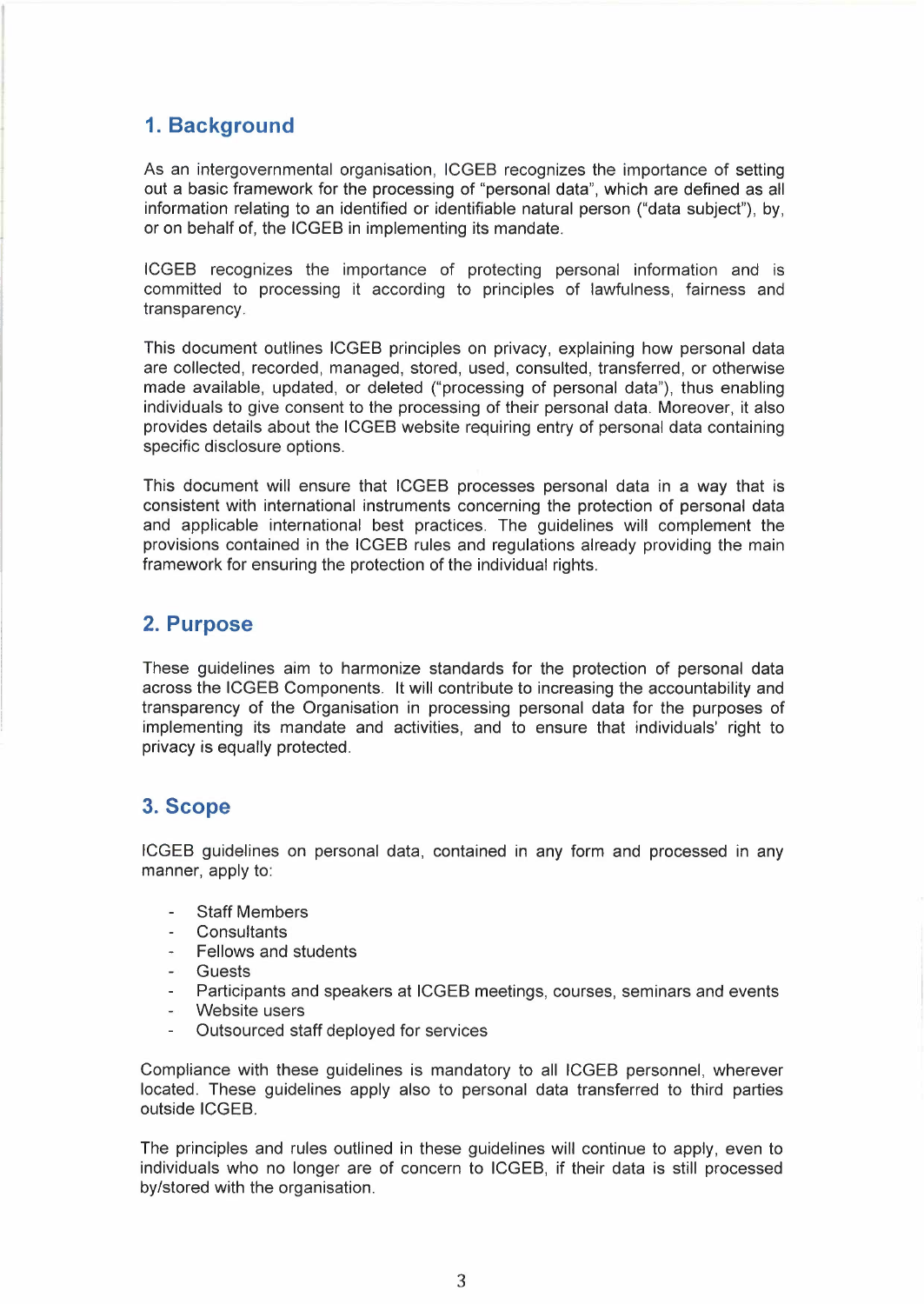# **4. ICGEB data protection principles**

ICGEB respects and applies the following principles when collecting and processing personal data:

**Lawfulness and fairness:** Information about persons should not be collected or processed in unfair or unlawful ways, nor should it be used for ends contrary to the purposes and principles contained in the Statutes of ICGEB.

**Purpose specification:** The purpose that a file is intended to serve, and its utilization in terms of that purpose, should be specified, legitimate and, when it is established, receive a certain amount of publicity or be brought to the attention of the person concerned. Data are collected for one or more identified purpose(s) and should not be used for other incompatible purposes.

**Proportionality:** Data requests should be adequate to fulfill the purpose(s) for which they were requested, and should not exceed that purpose(s).

**Accuracy:** ICGEB personnel should record personal data accurately and up-date them only if required for use. Personal data provided by any person associated with ICGEB will be subject to independent verification by the ICGEB Management to ascertain its accuracy.

**Respect for the rights of the data subjects:** ICGEB is committed to comply with these guidelines, and to respect the rights of data subject(s), as listed under Section 12 below.

**Confidentiality:** Any personal data collected are treated as confidential at all times.

**Non-discrimination:** ICGEB will not collect and process data likely to give rise to unlawful or arbitrary discrimination, including information on racial or ethnic origin, personal life, political opinions, religious, philosophical and other beliefs.

**Data security:** ICGEB will not sell any personal data to any third party. To prevent unauthorized access, to maintain data accuracy, and to ensure the correct use of information, ICGEB must have in place appropriate technical and organisational measures to keep the data safeguarded and secured.

**Accountability:** ICGEB will take appropriate measures to remedy unlawful data collection and data processing, as well as breach of the rights and interests of the data subject.

**Law of the Land:** Subject to the laws of the local authority, any data demanded by legal authorities in connection with any criminal offence/proceedings will be provided as per provisions of the Statutes of ICGEB.

## **5. Non-personal information and website usage**

In general, ICGEB website does not retain any personal information.

The only information gathered during general browsing refers to standard server logs, such as IP (Internet Protocol) address, browser type and operating system, and records of the pages visited and the dates and times of those visits. Such information is used for internal purposes only and is treated confidentially.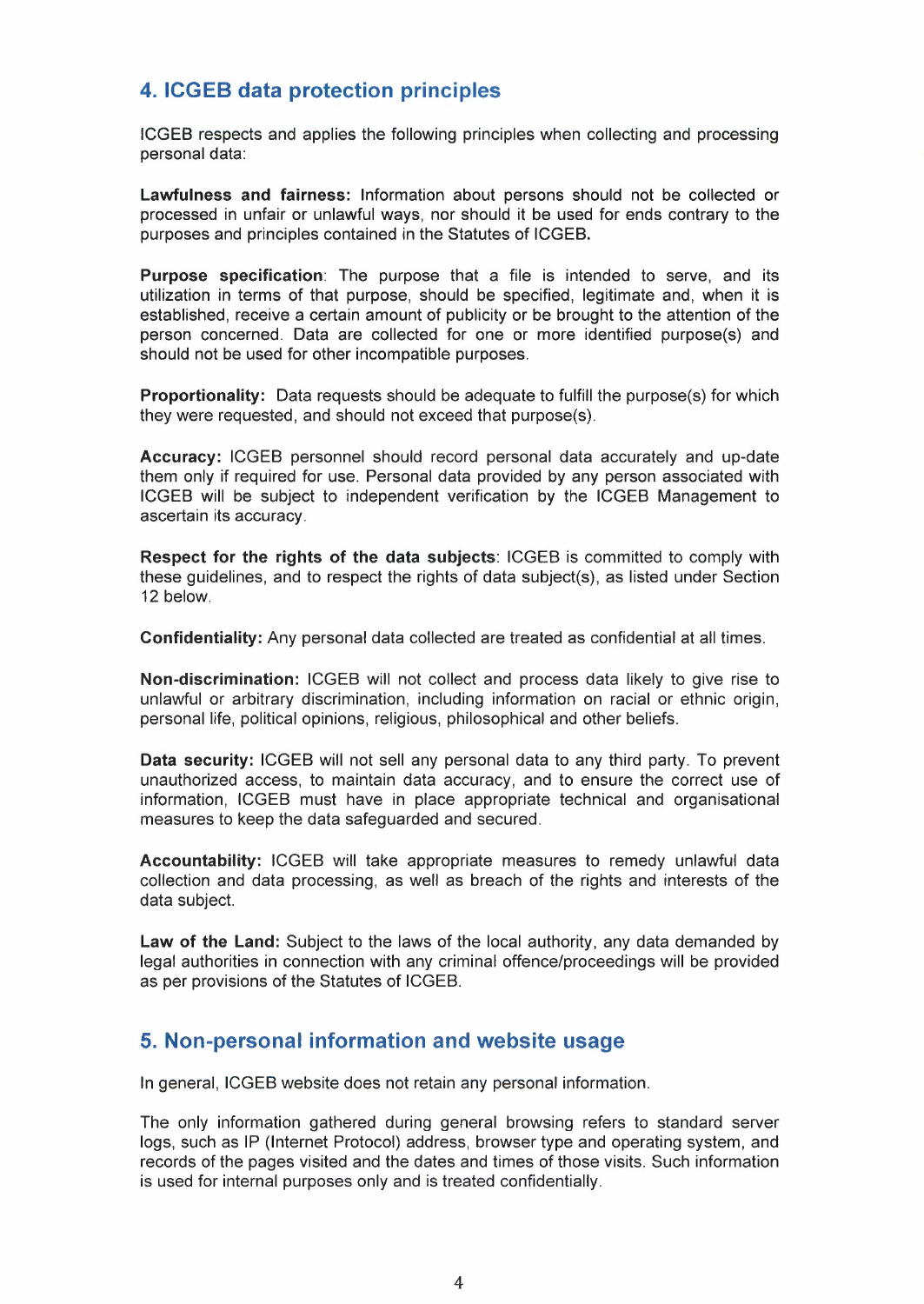# **6. Types of personal information**

ICGEB does not collect personal information, such as the name/surname, postal address, e-mail address, and other information of individual users, unless such information is voluntarily disclosed through applying to one of ICGEB's programmes/positions.

ICGEB usually collects and/or processes the following data from applicants:

- Name(s) and surname(s)
- Place and date of birth
- Nationality
- Postal address, phone numbers, e-mail address

ICGEB will treat personal data collected as confidential at all times. Sensitive data are collected only for staff members and fellows/consultants working in or for ICGEB. These data are treated with the highest degree of confidentiality and only when permission has been already given. Personal data provided by any person associated with ICGEB will be subject to independent verification by the ICGEB Management.

ICGEB will only use personal information for the purpose for which it was disclosed, and will transmit it to third Parties - such as for example partner Universities or research centres - only if such transmission falls within the purpose for which the data were voluntary disclosed, or if it is related to the provisions of services from ICGEB.

For certain meetings and events organized by ICGEB, participants may be asked to provide their credit card details. These are transferred to a secure online payment service provider hosted outside ICGEB, and details of the credit card are not retained by ICGEB.

# **7. Data collection**

We may collect personal information for various purposes, including but not limited to:

- Recruitment activities and creation of rosters
- Execution of contractual relations
- Registration as Fellow/ PhD student/ SMART Fellow
- Registration as participant in meetings, courses and events
- Registration as partner for meetings, courses and events
- Grant applications
- Insurance purposes
- Dissemination of information about ICGEB and its activities through mailing  $\mathbf{r}$ lists
- Database for statistics
- Procurement processes
- Bank services (payments and bank accounts opening and closure by designated Senior Staff)
- IT services, podcasts, social media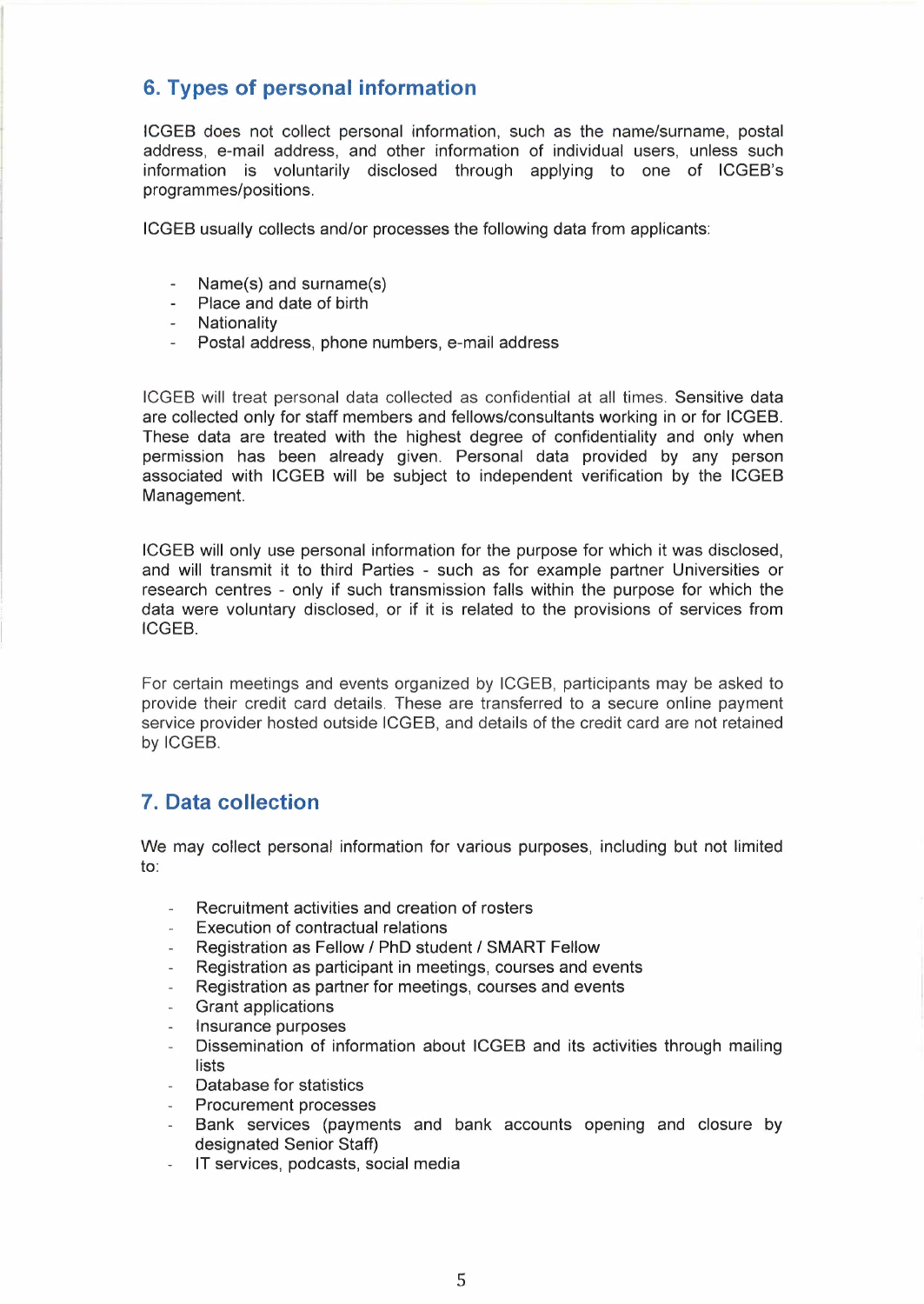When collecting personal data, ICGEB should inform the data subject, either in writing or verbally, about: the purpose of the collection and processing; the transfer of data to third parties or partner institutions; the importance of providing accurate and updated information; the consequences in case the data subject should refuse to provide his/her personal data; the right to object to the data collection, and to request correction or deletion of it; the contact details to send requests and/or complaints.

## **8. Recipients of personal data**

The vast majority of data is stored in ICGEB databases and processed directly by ICGEB staff members for the purposes explained above.

ICGEB does not sell, distribute or rent personal information collected and received by any means. Only for a few services, ICGEB relies on online service providers, such as cloud hosting services, online surveys, donations and electronic payment solutions.

When necessary, personal data may be shared with third parties such as insurance companies (for example for staff, students, participants, speakers, etc.), Universities and Affiliated Research Centres (for example for fellows), Local and National authorities (for example for visa or similar purposes) or donors and Governance members for project-related purposes.

ICGEB should request to the recipients of its personal data that appropriate measures are in place to ensure compliance with the rights and main principles set out in these guidelines in Section 4 and 12.

## **9. Transfer of personal data**

In the case of fellowships, meetings and events, some personal data might be shared with third countries or other international organisations that may be located outside the European Union.

Given the potential data protection risks involved in these types of transfers, ICGEB shall pay special attention to the following principles before transferring the data:

- Transfer is needed and legitimate;
- The personal data to be transferred are proportionate, authorized and necessary in relation to the purpose(s) for which they are being transferred;
- The data subject was informed, unless Section 13 applies;
- The third party respects the confidentiality of personal data transferred and guarantees that measures are in place to ensure security of the transferred data.

## **10. Data retention**

The personal data processed for the purposes referred to in Section 7, if not recorded in personnel case files, will be retained for the period deemed strictly necessary to fulfill such purposes.

Personnel files are instead considered permanent records; hence data contained therein will be permanently retained.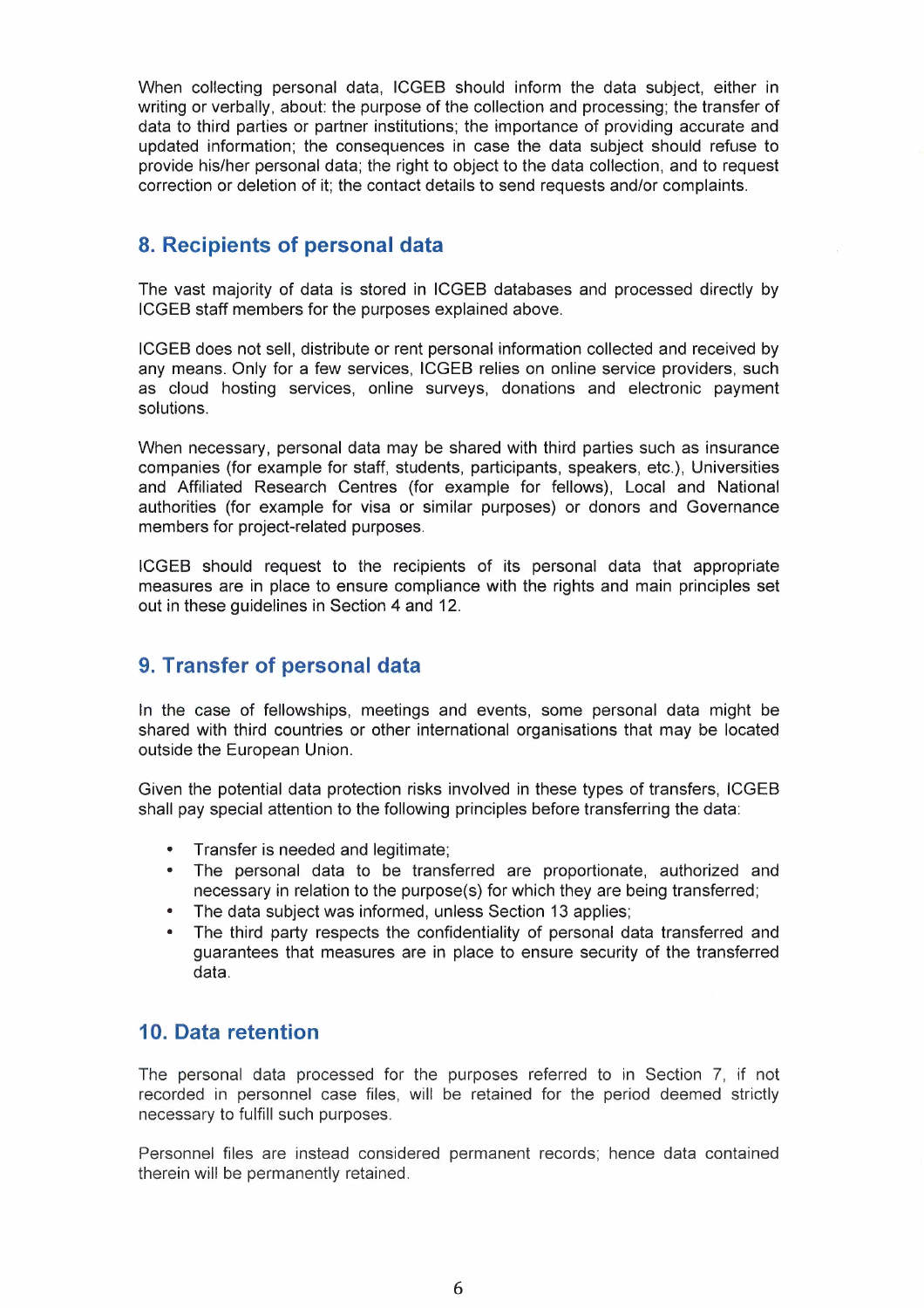## **11. Security**

To prevent unauthorized access, maintain data accuracy, and ensure the correct use of information, ICGEB will take appropriate physical and electronic measures, and have in place managerial procedures to safeguard and secure the information processed.

The same measures are in place to protect personal data against the risk of their loss, accidental destruction, unlawful destruction, modification, illegitimate disclosure, and unauthorized access.

Access requests from third parties are generally not allowed unless satisfying these three conditions of transfer: (i) the explicit consent of the data subject(s), (ii) the specified purpose of the transfer, and (iii) adequate safeguarding measures. All such requests will in any case be carefully weighed against the confidentiality of personal data and the rights and interests of the data subjects.

Having regard to the applicable technology and its financial implications, ICGEB should take appropriate measures to implement adequate measures to ensure that the processing of personal data meets these needs. This includes the implementation of new mechanisms and procedures to allow data processors to better protect the data ("privacy by design and by default").

Staff and personnel are requested to promptly notify the ICGEB as soon as becoming aware of a personal data breach and to properly record the breach. Should ICGEB have suffered a breach of data, individuals involved should be promptly notified and mitigation measures be taken without delay.

## **12. The rights of the data subjects**

Please find below the list of rights you have regarding the data that you have provided:

- Right to withdraw consent (you have the right to change your mind and withdraw consent to the collection of personal data);
- Right of information (you have the right to be informed about the data collected and processed);
- Right of access (you have the right to know what data has been collected about you and how such data has been processed);
- Right of rectification (you have the right to make changes to inaccurate data or to update your data);
- Right to be forgotten (you have the right to withdraw your consent and to request the deletion of your personal data);
- Right to object (you have the right to object to the processing of personal data on grounds relating to your particular situation).

At any time, you can access, delete, review, or correct your data or exercise your rights by contacting us at icgeb@icgeb.org. Residual data may remain within the ICGEB database and other records, which may or may not contain personal data you have provided. However, please note that in some cases, deletion of personal data may affect the availability or correct functioning of a particular ICGEB feature or service.